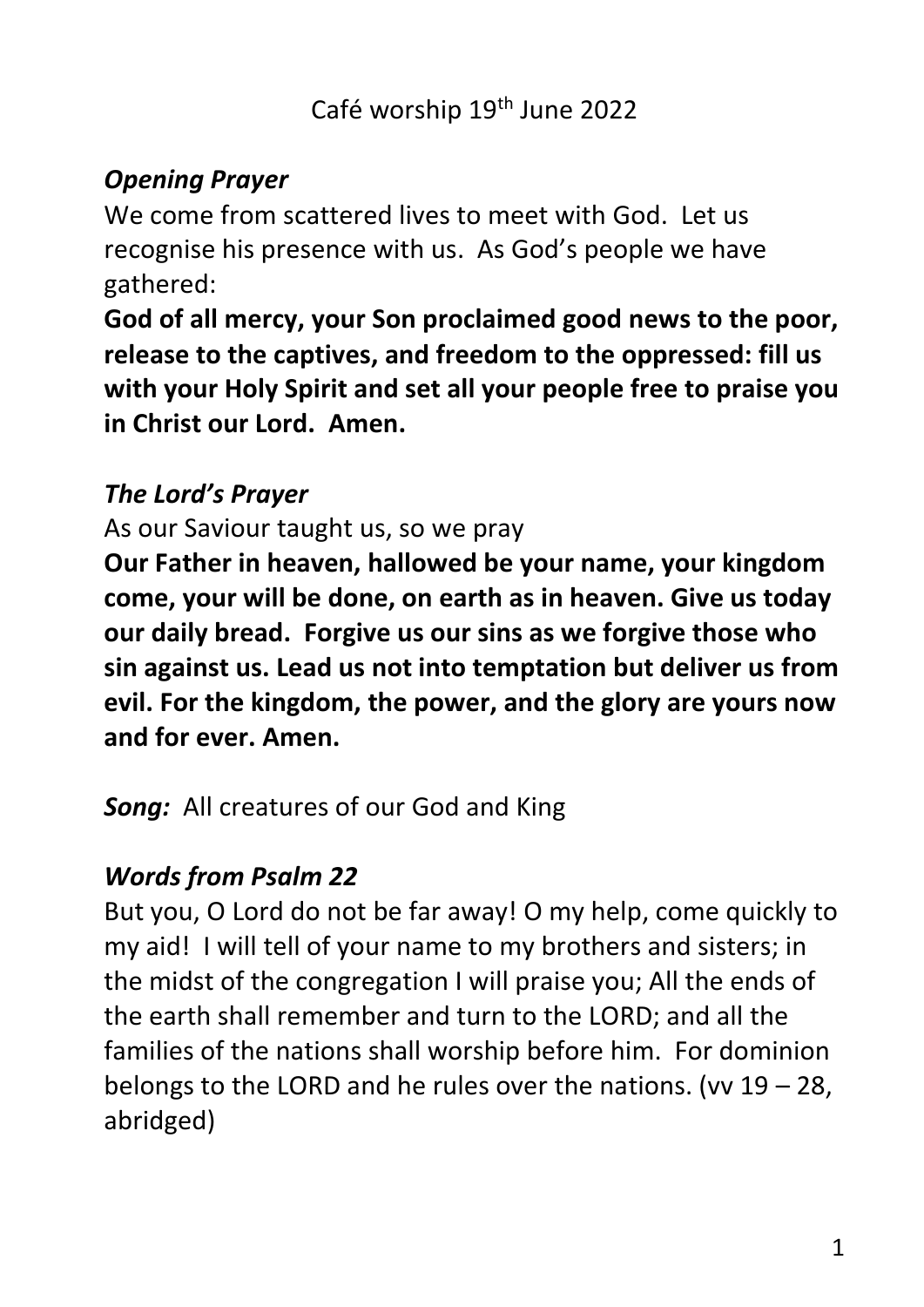# *We say sorry to God:*

As those who hope to draw nearer to God, to feast on God's word and on his presence with us, let's seek God's healing and forgiveness for the errors and regrets of the past.

*We keep a short time of silence before we pray together* **Forgive us, Lord, when we run out of patience with others; When we run out of kindness for others. Help us, Lord, when we run out of confidence in ourselves. Fill us up with all that makes for good friendships, And help us to use our gifts in your service. Amen.**

# *Assurance of forgiveness*

# *Praise and thanksgiving*

Your love, Lord, reaches to the heavens, your faithfulness to the skies.

**Your righteousness is like the highest mountains, your justice like the great deep.**

You, Lord, preserve both people and animals. How priceless is your unfailing love, O God!

**People take refuge in the shadow of your wings. They feast in the abundance of your house; you give them drink from your river of delights.**

For with you is the fountain of life; in your light we see light. **Continue your love to those who know you, your righteousness to the upright in heart.**

*Songs:* Lord you have my heart 912; Holy Spirit move within me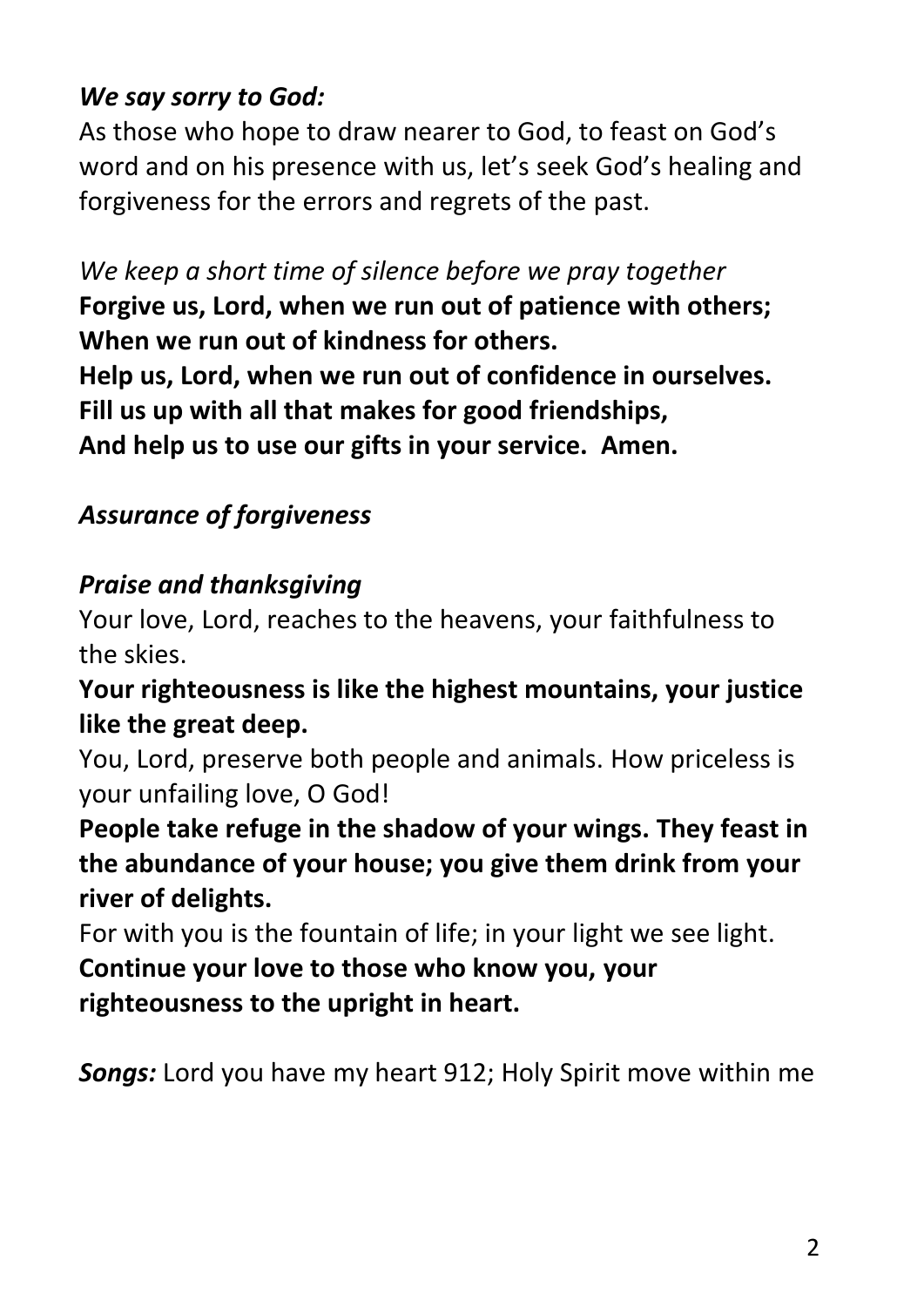# *Collect prayer for today:*

**God of truth, help us to keep your law of love and to walk in ways of wisdom, that we may find true life in Jesus Christ your Son. Amen.**

#### *Reading*

Luke 8:26-39 *At the end:* This is the word of the Lord; **Thanks be to God.**

## *Reflection and Table Talk*

Do you think there other themes in this story, apart from those we have mentioned?

How is this story "good news" for you?

How do you feel about Jesus healing mental ill-health as well as physical ill-health?

Thinking about people being afraid in this story, where do we find Jesus at those times?

*Song:* Day by day and hour by hour

*The prayers* 

*Notices*

*Hymn:* To God be the glory